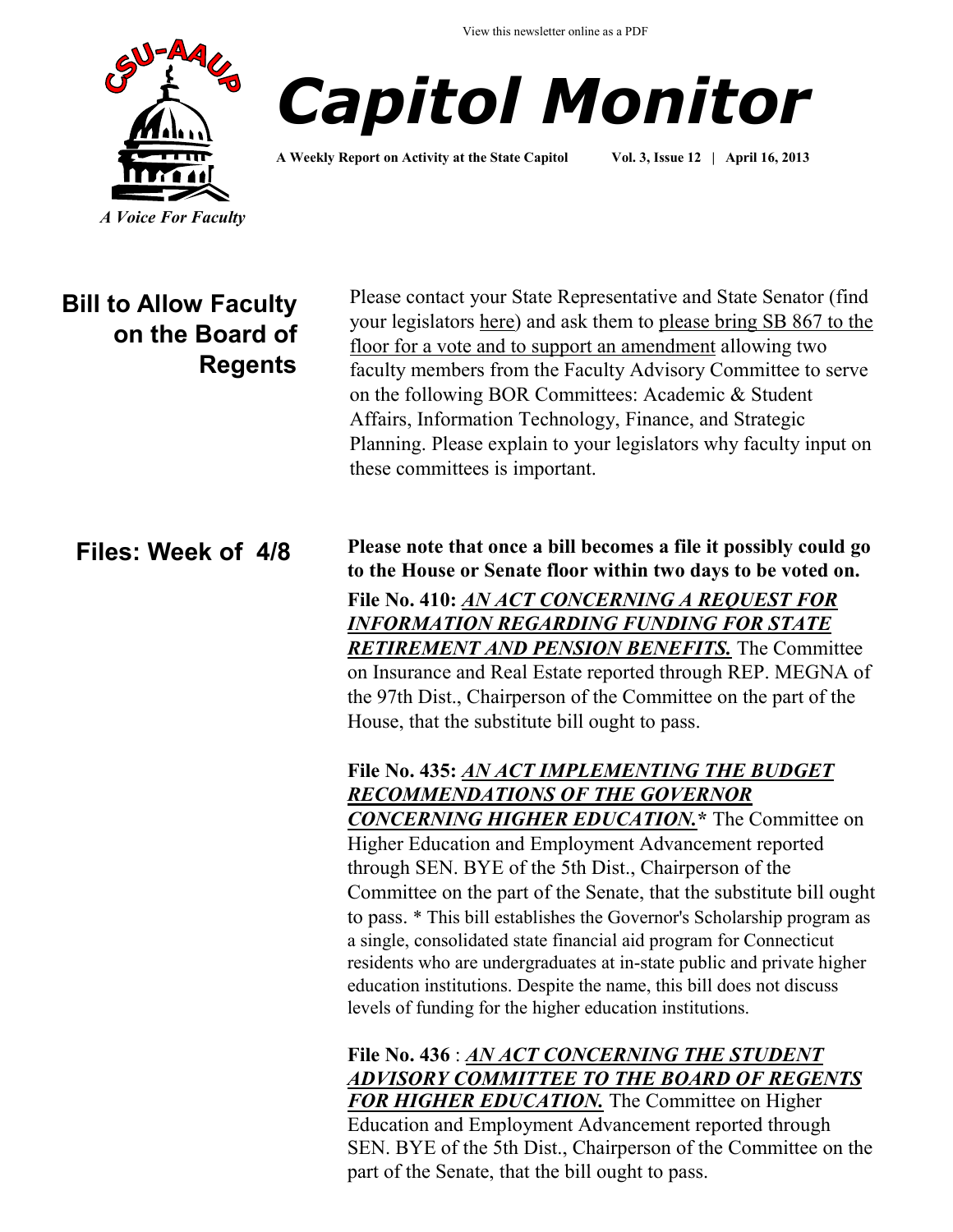### **Files: Week of 4/8**

### **File No. 460** : *[AN ACT CONCERNING TEACHER](http://www.cga.ct.gov/asp/cgabillstatus/cgabillstatus.asp?selBillType=File+Copy&bill_num=460&which_year=2013&SUBMIT1.x=-643&SUBMIT1.y=0&SUBMIT1=Normal)*

*[EDUCATION PROGRAMS.](http://www.cga.ct.gov/asp/cgabillstatus/cgabillstatus.asp?selBillType=File+Copy&bill_num=460&which_year=2013&SUBMIT1.x=-643&SUBMIT1.y=0&SUBMIT1=Normal)* The Committee on Higher Education and Employment Advancement reported through REP. WILLIS of the 64th Dist., Chairperson of the Committee on the part of the House, that the bill ought to pass.

## **House Bills Passed**

The following bills were brought to the floor for a vote in the House of Representatives during its session on April 10. All the bills still require Senate approval.

#### **HIGHER EDUCATION AND EMPLOYMENT ADVANCEMENT. Substitute for H.B. No. 6648 (RAISED) (File No. 237)** *[AN ACT CONCERNING THE BOARD OF](http://www.cga.ct.gov/asp/cgabillstatus/cgabillstatus.asp?selBillType=File+Copy&bill_num=237&which_year=2013&SUBMIT1.x=-643&SUBMIT1.y=0&SUBMIT1=Normal)  [REGENTS FOR HIGHER EDUCATION](http://www.cga.ct.gov/asp/cgabillstatus/cgabillstatus.asp?selBillType=File+Copy&bill_num=237&which_year=2013&SUBMIT1.x=-643&SUBMIT1.y=0&SUBMIT1=Normal)***.**

The following is the result of the vote:

Total Number Voting 143

Necessary for Passage 72

Those voting Yea 129

Those voting Nay 14

Those absent and not voting 8

**On a roll call vote House Bill No. 6648 was passed.**

#### **HIGHER EDUCATION AND EMPLOYMENT ADVANCEMENT. H.B. No. 6364 (RAISED) (File No. 27)**  *[AN ACT CONCERNING THE RECEIPT OF QUARTERLY](http://www.cga.ct.gov/asp/cgabillstatus/cgabillstatus.asp?selBillType=File+Copy&bill_num=27&which_year=2013&SUBMIT1.x=-643&SUBMIT1.y=0&SUBMIT1=Normal)  [REPORTS BY THE OFFICE OF HIGHER EDUCATION](http://www.cga.ct.gov/asp/cgabillstatus/cgabillstatus.asp?selBillType=File+Copy&bill_num=27&which_year=2013&SUBMIT1.x=-643&SUBMIT1.y=0&SUBMIT1=Normal)***.**

The following is the result of the vote:

Total Number Voting 143

Necessary for Passage 72

Those voting Yea 143

Those voting Nay 0

Those absent and not voting 8

**On a roll call vote House Bill No. 6364 was passed.**